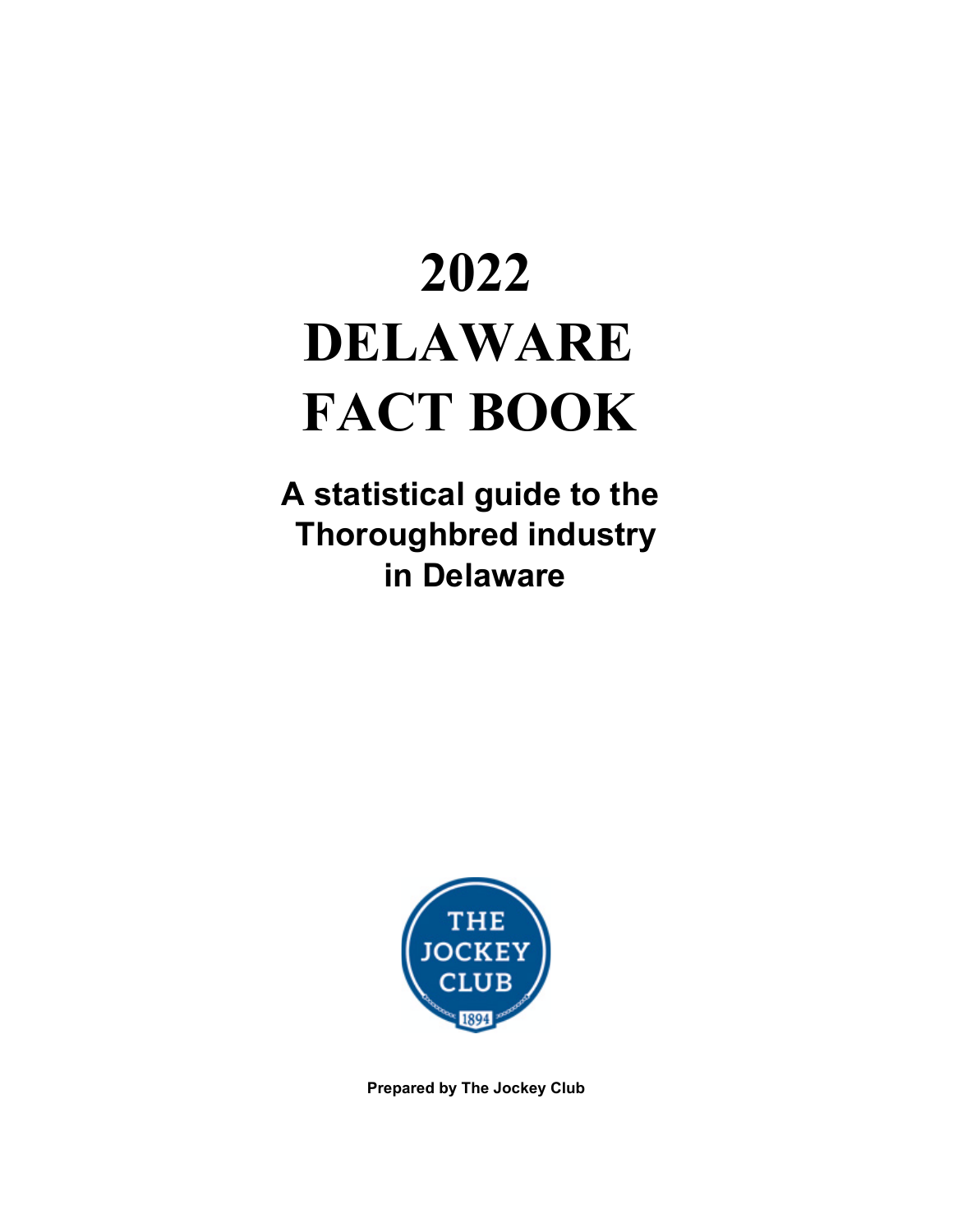#### **Preface**

This report has been compiled as an industry service by The Jockey Club with the intent of shedding some statistical light on the Thoroughbred industry in DELAWARE and, in particular, trends that have evolved over the past two decades. It contains sections on breeding, racing and auction sales. Statistics within the breeding section and those pertaining to racing performance by foaling year are updated on a regular basis. Statistics contained herein are provided courtesy of The Jockey Club, The Jockey Club Information Systems Inc. and Equibase Company LLC. Information pertaining to stallions, mares bred and foal crops are maintained in The Jockey Club's pedigree database and reflect information submitted to the Registry by owners and breeders throughout North America as of the date listed on the page. Information pertaining to races, purses, starters, starts and field size are maintained in the Equibase Company database as collected and reported by chartcallers at tracks throughout North America. Information pertaining to the number of weanlings, yearlings and 2-year-olds sold at auction, gross sales, average price and median price are maintained in the equineline.com database of The Jockey Club Information Systems. Since 2005, Canadian purses have been converted to their equivalent amount in U.S. funds.

Many other statistics about the Thoroughbred industry can be found in The Jockey Club's Online Fact Book (jockeyclub.com/factbook.asp). The Jockey Club is dedicated to the improvement of Thoroughbred breeding and racing and serves as the breed registry for North American Thoroughbreds.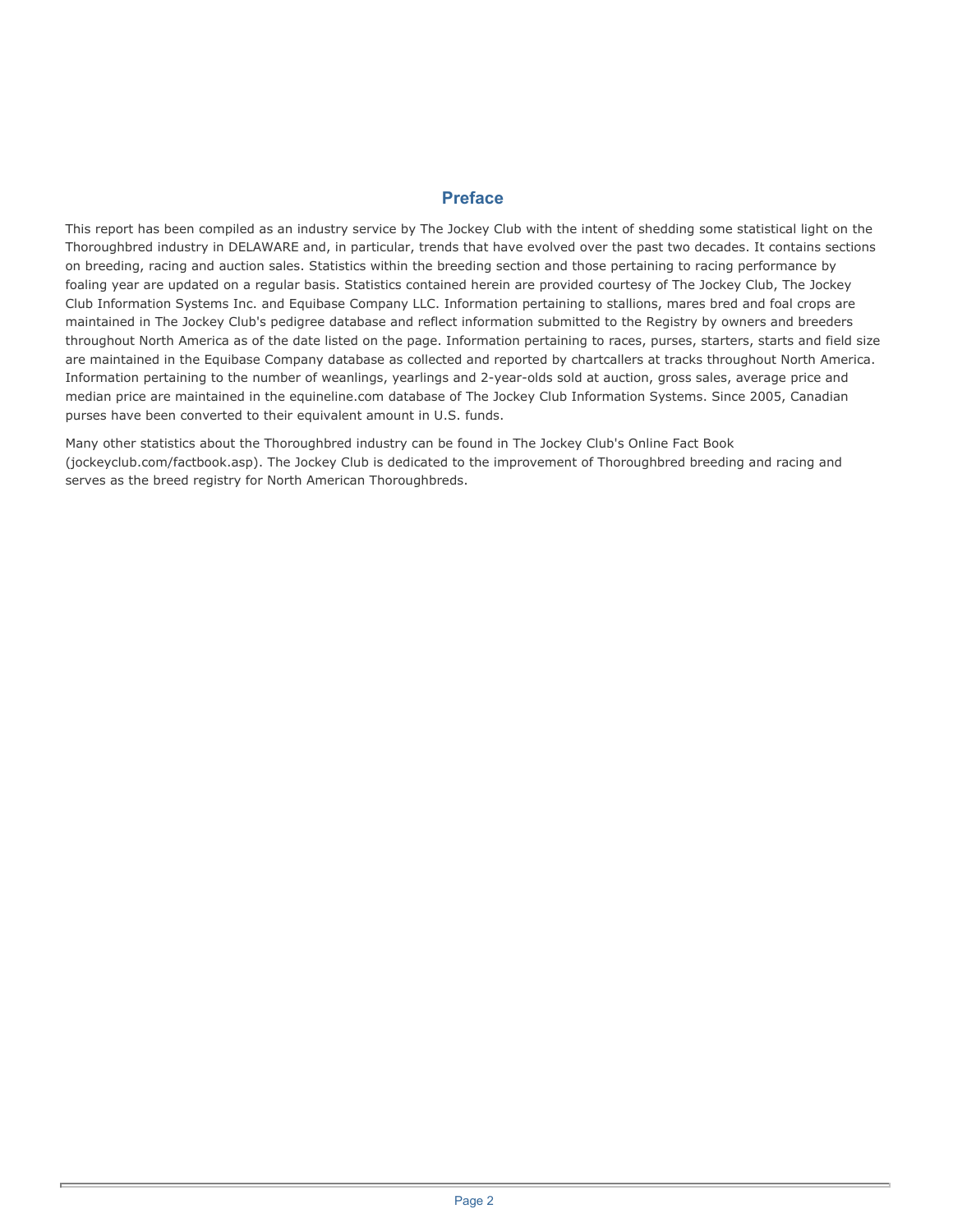#### **Delaware Fact Book - Table of Contents**

#### **Breeding Section**

| Annual Mares Bred to Delaware Stallions           |  |
|---------------------------------------------------|--|
| Annual Delaware Registered Foal Crop              |  |
| Foaling Area of Delaware-Sired Registered Foals   |  |
| Conception Area of Delaware-Bred Registered Foals |  |

#### **Racing Section**

| Delaware Racing Overview                                 |                 |
|----------------------------------------------------------|-----------------|
| Delaware-Bred Racing Statistics by Racing Year           | 9               |
| Delaware-Bred Racing Statistics by Foaling Year          | 10.             |
| Delaware-Bred Starters and Starts: In-State/Out-of-State | 11              |
| Percentage of Delaware-Bred Earnings by Racing Area      | 12 <sup>°</sup> |

#### **Sales Section**

| Auction Results for Delaware-Bred Weanlings   | 13 |
|-----------------------------------------------|----|
| Auction Results for Delaware-Bred Yearlings   | 14 |
| Auction Results for Delaware-Bred 2-Year-Olds | 15 |

*Bred (Area Foaled): The term "bred" is sometimes used to describe the location where a foal was born, e.g., Kentucky bred (born in Kentucky) or New York bred (born in New York).* 

Copyright © 2022 The Jockey Club. All rights reserved.

No part of this publication may be reproduced, stored in a retrieval system, or transmitted in any form or by means electronic, mechanical, photographic, magnetic or otherwise, without prior written permission of the publisher.

Data provided or compiled by The Jockey Club generally are accurate, but occasionally errors occur as a result of incorrect data received from others, mistakes in processing, and other causes. Therefore, The Jockey Club makes no representations or warranties, expressed or implied, including those of merchantability, accuracy, timeliness or fitness for a particular purpose as to any matter whatsoever, including, but not limited to, the accuracy of any information, product, program or service furnished hereunder. By using the information, product, program or service furnished hereunder, you accept the information, product, program or service "AS IS." Your use of the information, product, program or service CONTAINED HEREIN is at your own risk and you assume full responsibility and risk of loss resulting from use thereof. THE JOCKEY CLUB SHALL NOT HAVE ANY RESPONSIBILITY OR LIABILITY ARISING FROM THE USE OF THE INFORMATION, PRODUCTS, PROGRAMS OR SERVICES FURNISHED HEREUNDER.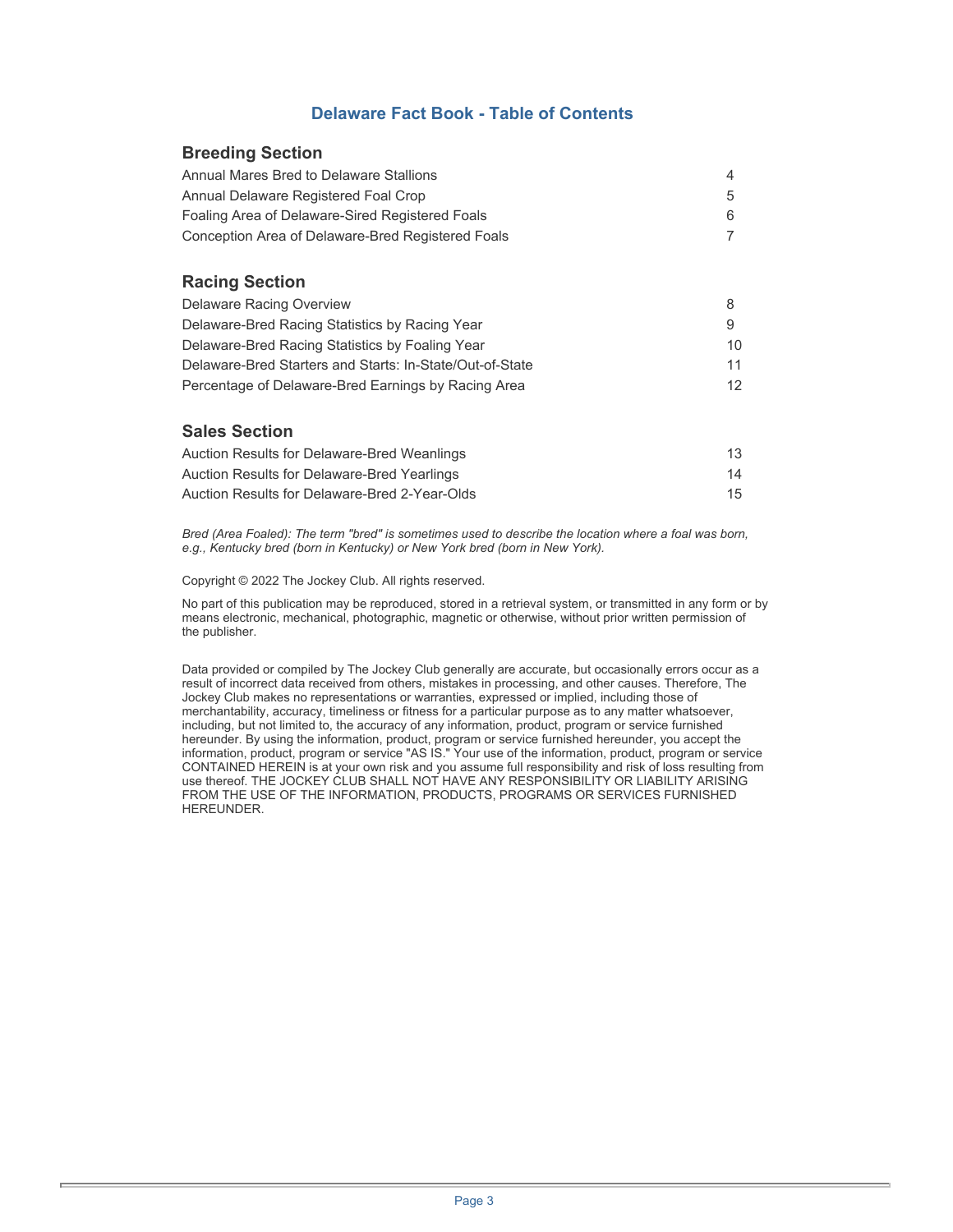

#### Annual Mares Bred to Delaware Stallions

| <b>Year</b> | <b>Mares</b><br><b>Bred</b> | Pct. of NA | <b>Stallions</b> | <b>Pct. of NA</b> | Avg.<br><b>Book Size</b> | Avg. NA<br><b>Book Size</b> |
|-------------|-----------------------------|------------|------------------|-------------------|--------------------------|-----------------------------|
| 2001        | 0                           | 0.0        | 0                | 0.0               | 0.0                      | $0.0\,$                     |
| 2002        | 5                           | 0.0        |                  | 0.0               | 5.0                      | 14.1                        |
| 2003        |                             | 0.0        |                  | 0.0               | 1.0                      | 14.2                        |
| 2004        | $\overline{\mathbf{c}}$     | 0.0        |                  | 0.0               | 2.0                      | 14.6                        |
| 2005        | 0                           | 0.0        | 0                | 0.0               | 0.0                      | 0.0                         |
| 2006        | $\overline{\mathbf{c}}$     | 0.0        |                  | 0.0               | 2.0                      | 15.5                        |
| 2007        |                             | 0.0        |                  | 0.0               | 1.0                      | 15.8                        |
| 2008        | 7                           | 0.0        |                  | 0.0               | 7.0                      | 15.6                        |
| 2009        | 0                           | 0.0        | 0                | 0.0               | 0.0                      | $0.0\,$                     |
| 2010        | $\overline{c}$              | 0.0        | 1                | 0.0               | 2.0                      | 14.2                        |
| 2011        | 0                           | 0.0        | 0                | 0.0               | 0.0                      | $0.0\,$                     |
| 2012        | $\mathbf 0$                 | 0.0        | $\mathbf 0$      | 0.0               | 0.0                      | 0.0                         |
| 2013        | 0                           | 0.0        | 0                | 0.0               | 0.0                      | $0.0\,$                     |
| 2014        | 1                           | 0.0        |                  | 0.0               | 1.0                      | 16.5                        |
| 2015        | 0                           | 0.0        | 0                | 0.0               | 0.0                      | 0.0                         |
| 2016        | 1                           | 0.0        |                  | 0.1               | 1.0                      | 18.4                        |
| 2017        | 0                           | 0.0        | 0                | 0.0               | 0.0                      | $0.0\,$                     |
| 2018        | $\mathbf 0$                 | 0.0        | 0                | 0.0               | 0.0                      | 0.0                         |
| 2019        | 0                           | 0.0        | 0                | 0.0               | 0.0                      | $0.0\,$                     |
| 2020        | $\theta$                    | 0.0        | $\overline{0}$   | 0.0               | 0.0                      | 0.0                         |
| 2021        | 0                           | 0.0        | 0                | 0.0               | 0.0                      | 0.0                         |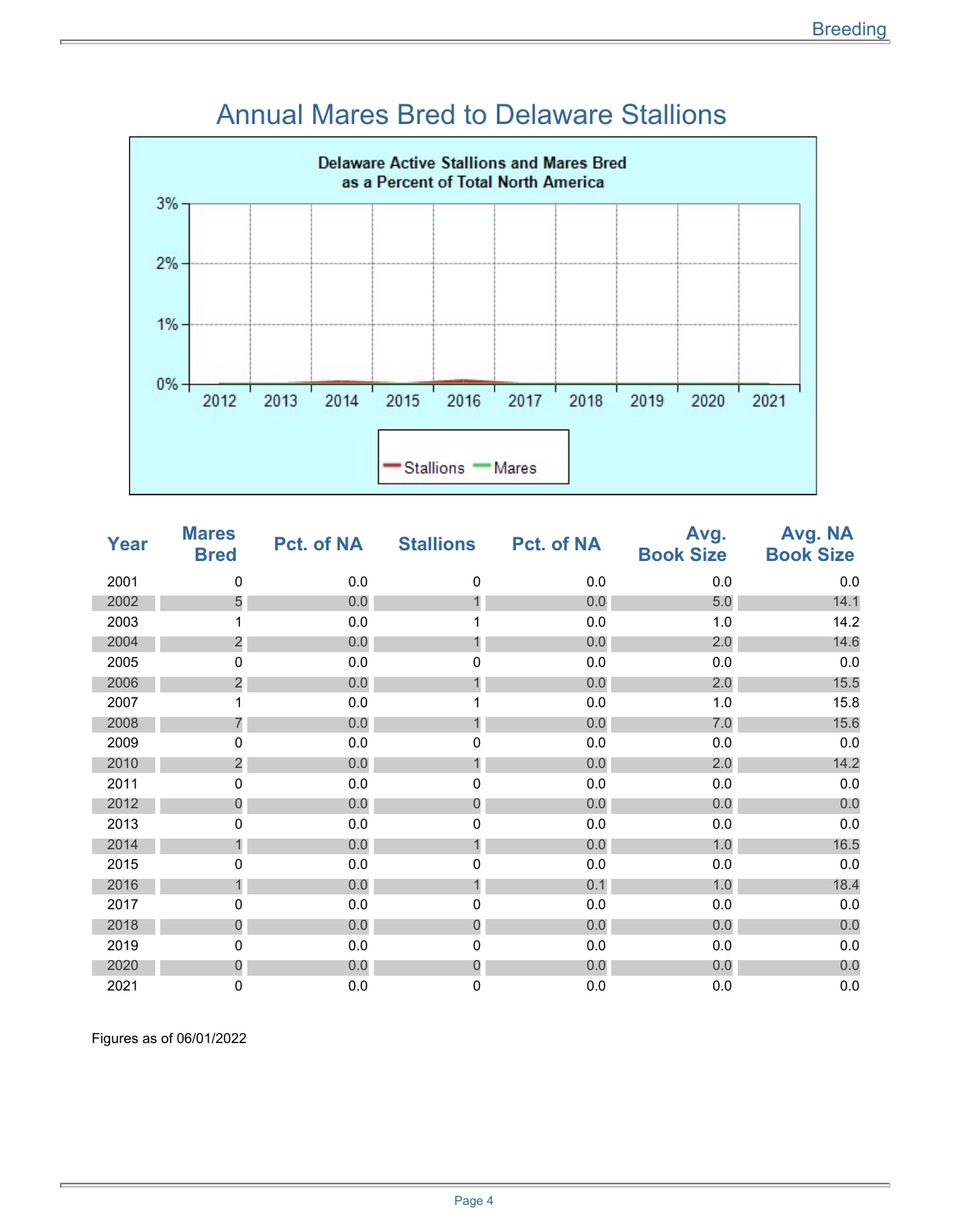

# Annual Delaware Registered Foal Crop

| <b>Crop</b><br>Year | <b>Delaware</b>         | <b>North</b><br><b>America</b> | Pct. of<br><b>NA Crop</b> |
|---------------------|-------------------------|--------------------------------|---------------------------|
| 2000                | 1                       | 37,755                         | 0.0                       |
| 2001                | $\mathbf 0$             | 37,901                         | 0.0                       |
| 2002                | 1                       | 35,978                         | 0.0                       |
| 2003                | $\overline{0}$          | 37,067                         | 0.0                       |
| 2004                | 1                       | 37,949                         | 0.0                       |
| 2005                | 6                       | 38,365                         | 0.0                       |
| 2006                | 4                       | 38,104                         | 0.0                       |
| 2007                | $\overline{\mathbf{c}}$ | 37,499                         | 0.0                       |
| 2008                | $\overline{c}$          | 35,274                         | 0.0                       |
| 2009                | $\overline{0}$          | 32,364                         | 0.0                       |
| 2010                | 1                       | 28,420                         | 0.0                       |
| 2011                | $\overline{4}$          | 24,939                         | 0.0                       |
| 2012                | $\overline{2}$          | 23,542                         | 0.0                       |
| 2013                | 5                       | 23,248                         | 0.0                       |
| 2014                | 1                       | 23,001                         | 0.0                       |
| 2015                | $\overline{c}$          | 23,045                         | 0.0                       |
| 2016                | 1                       | 22,680                         | 0.0                       |
| 2017                | $\mathbf{1}$            | 22,249                         | 0.0                       |
| 2018                | 0                       | 21,259                         | 0.0                       |
| 2019                | $\mathbf{1}$            | 20,433                         | 0.0                       |
| 2020                | 0                       | 20,500 *                       | 0.0                       |

\* Estimated figure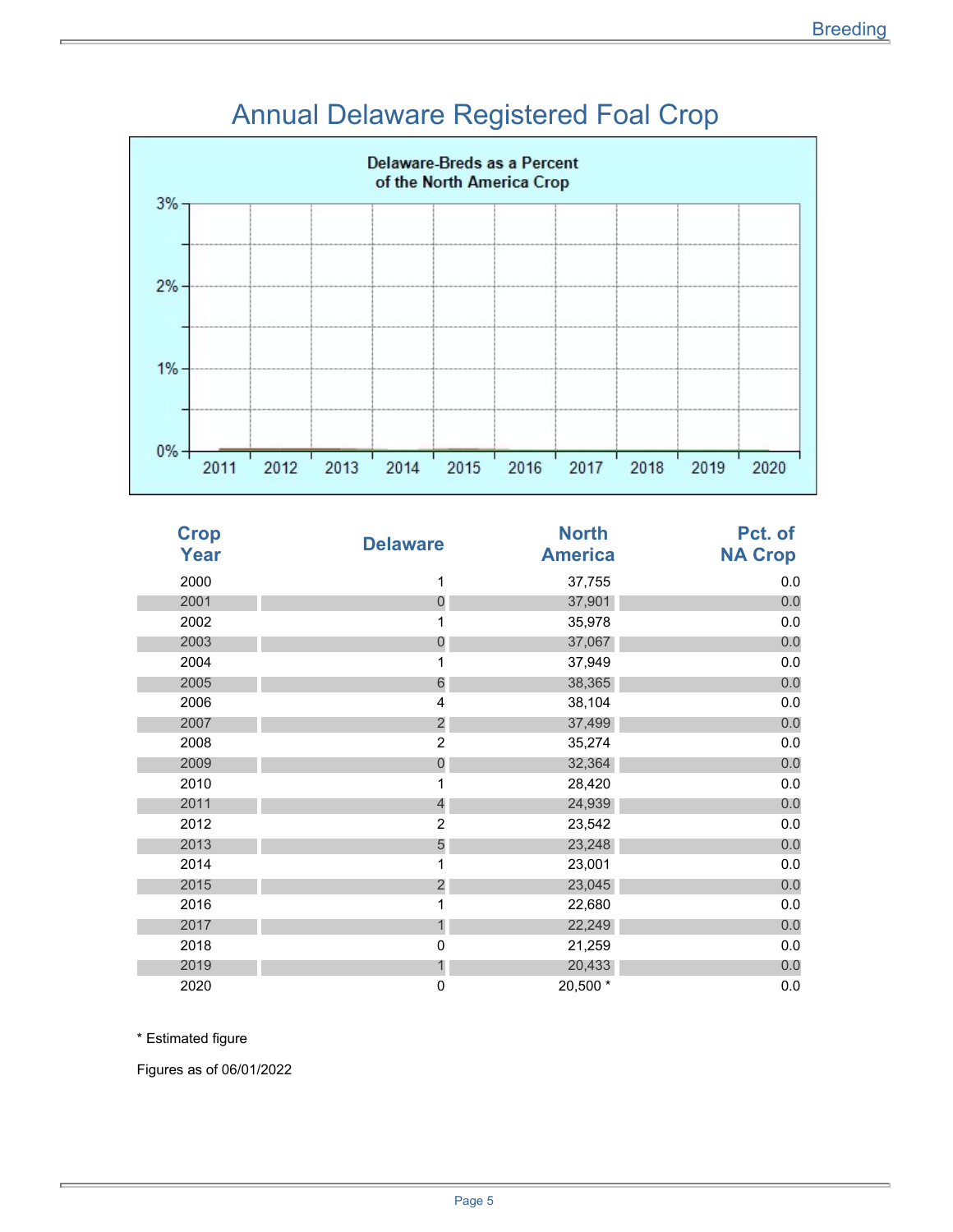# Foaling Area of Delaware-Sired Registered Foals

|                     | <b>Crop Year</b> |        |      |      |      |  |
|---------------------|------------------|--------|------|------|------|--|
| <b>Foaling Area</b> | 2020             | 2019   | 2018 | 2017 | 2016 |  |
| MD<br><b>Total</b>  | 0                | 0<br>0 | 0    |      | 0    |  |
|                     |                  |        |      |      |      |  |

Note: Figures include only foals born in the U.S., Canada and Puerto Rico. Ranked by number of registered foals in 2020 Figures as of 06/01/2022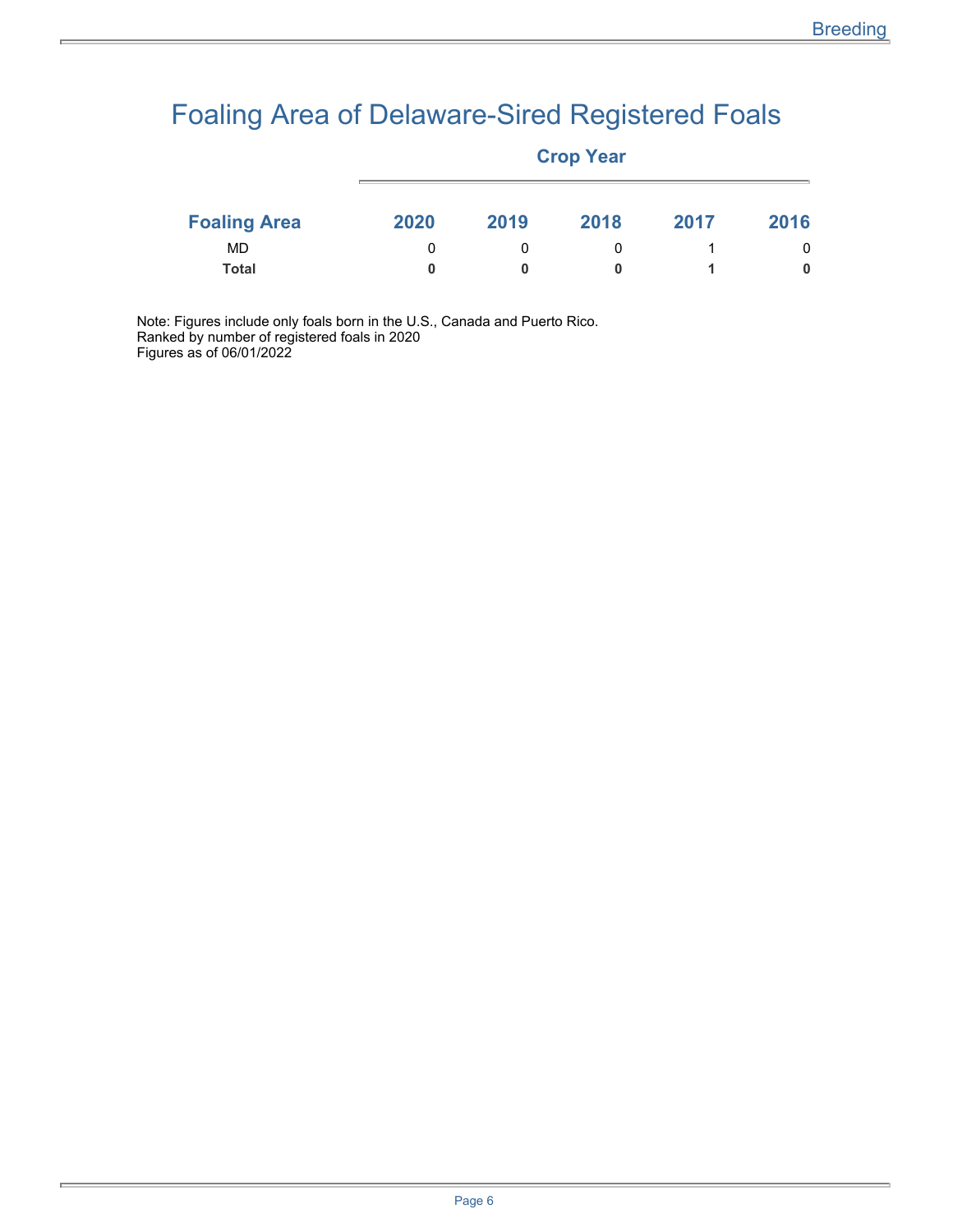### Conception Area of Delaware-Bred Registered Foals

|                        | <b>Crop Year</b> |      |      |      |      |  |
|------------------------|------------------|------|------|------|------|--|
| <b>Conception Area</b> | 2020             | 2019 | 2018 | 2017 | 2016 |  |
| MD.                    |                  |      |      |      | 0    |  |
| <b>PA</b>              |                  |      |      |      |      |  |
| <b>Total</b>           |                  |      |      |      |      |  |

Note: Figures include only foals conceived in the U.S., Canada and Puerto Rico and where the conception area is known. Ranked by number of registered foals in 2020. Figures as of 06/01/2022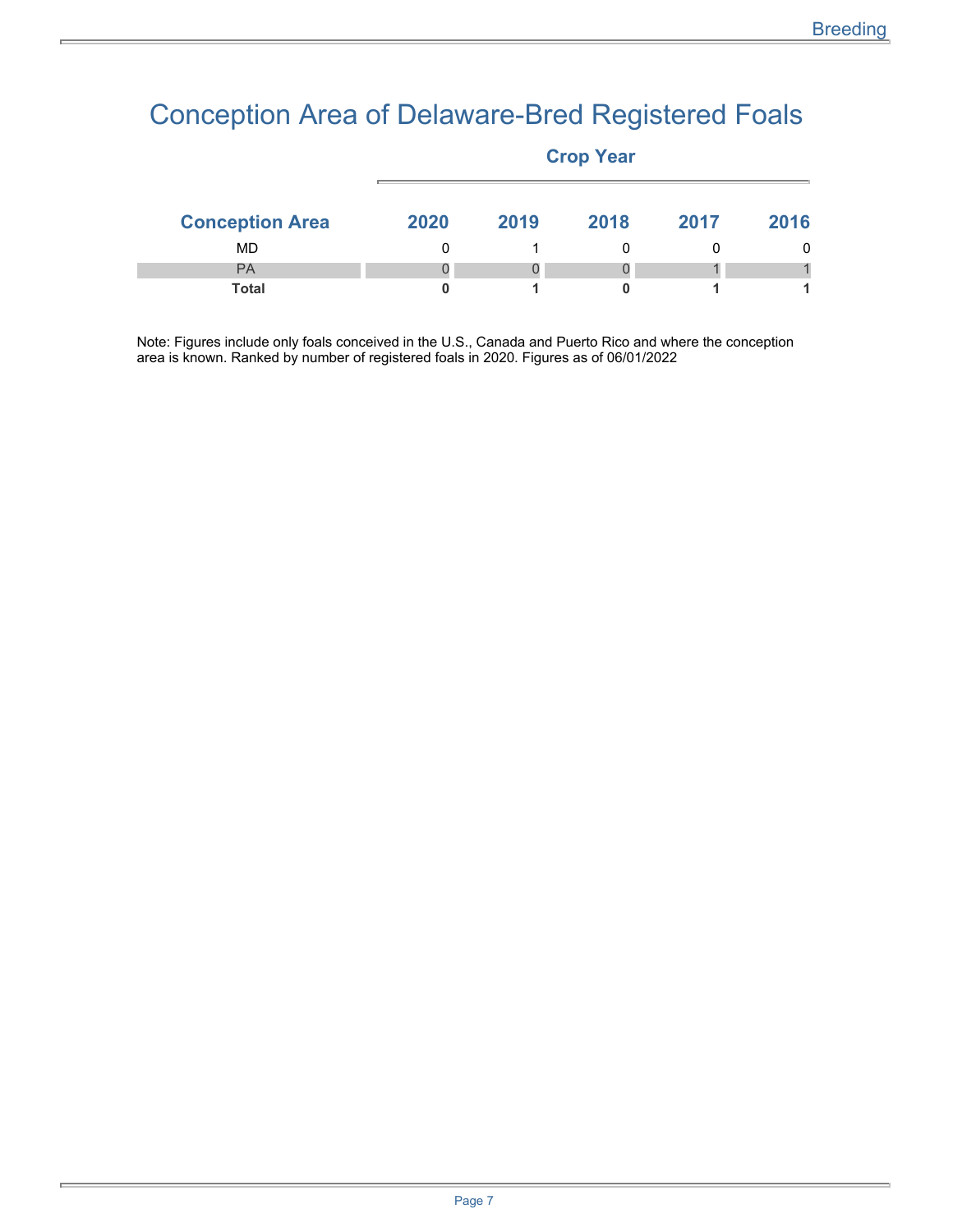

#### Delaware Racing Overview

| Year | <b>Races</b> | <b>Purses</b> | <b>Starters</b> | <b>Starts</b> | <b>Race</b><br><b>Days</b> | <b>Avg. Field</b><br><b>Size</b> | Avg.<br><b>Purse</b><br>per Race |
|------|--------------|---------------|-----------------|---------------|----------------------------|----------------------------------|----------------------------------|
| 2001 | 1,201        | 35,419,070    | 3,266           | 8,881         | 139                        | 7.4                              | 29,491                           |
| 2002 | 1,264        | 41,087,150    | 3,530           | 9,872         | 141                        | 7.8                              | 32,506                           |
| 2003 | 1,271        | 33,037,425    | 3,251           | 9,133         | 141                        | 7.2                              | 25,993                           |
| 2004 | 1,202        | 34,014,287    | 3,327           | 8,891         | 134                        | 7.4                              | 28,298                           |
| 2005 | 1,214        | 37,209,840    | 3,276           | 8,928         | 138                        | 7.4                              | 30,651                           |
| 2006 | 1,182        | 34,168,810    | 3,098           | 8,233         | 137                        | 7.0                              | 28,908                           |
| 2007 | 1,116        | 35,299,668    | 3,005           | 7,538         | 136                        | 6.8                              | 31,631                           |
| 2008 | 1,084        | 32,912,635    | 2,974           | 7,448         | 137                        | 6.9                              | 30,362                           |
| 2009 | 972          | 25,561,041    | 2,762           | 7,438         | 110                        | 7.7                              | 26,297                           |
| 2010 | 1,041        | 26,714,799    | 2,849           | 7,638         | 115                        | 7.3                              | 25,663                           |
| 2011 | 888          | 23,289,215    | 2,546           | 6,723         | 102                        | 7.6                              | 26,227                           |
| 2012 | 739          | 18,974,741    | 2,101           | 5,090         | 95                         | 6.9                              | 25,676                           |
| 2013 | 657          | 18,506,789    | 2,080           | 4,590         | 82                         | 7.0                              | 28,169                           |
| 2014 | 602          | 14,883,680    | 1,876           | 4,278         | 81                         | 7.1                              | 24,724                           |
| 2015 | 686          | 16,288,227    | 2,060           | 4,880         | 82                         | 7.1                              | 23,744                           |
| 2016 | 674          | 16,515,413    | 2,060           | 4,885         | 82                         | 7.2                              | 24,504                           |
| 2017 | 674          | 15,970,096    | 2,150           | 4,820         | 82                         | 7.2                              | 23,695                           |
| 2018 | 653          | 15,508,575    | 1,967           | 4,345         | 82                         | 6.7                              | 23,750                           |
| 2019 | 628          | 15,698,684    | 1,782           | 4,132         | 81                         | 6.6                              | 24,998                           |
| 2020 | 539          | 15,330,803    | 1,893           | 4,068         | 65                         | 7.5                              | 28,443                           |
| 2021 | 649          | 18,382,293    | 1,964           | 4,465         | 79                         | 6.9                              | 28,324                           |

Note: Purses represent all available money, including monies not won and returned to state breeder or other funds.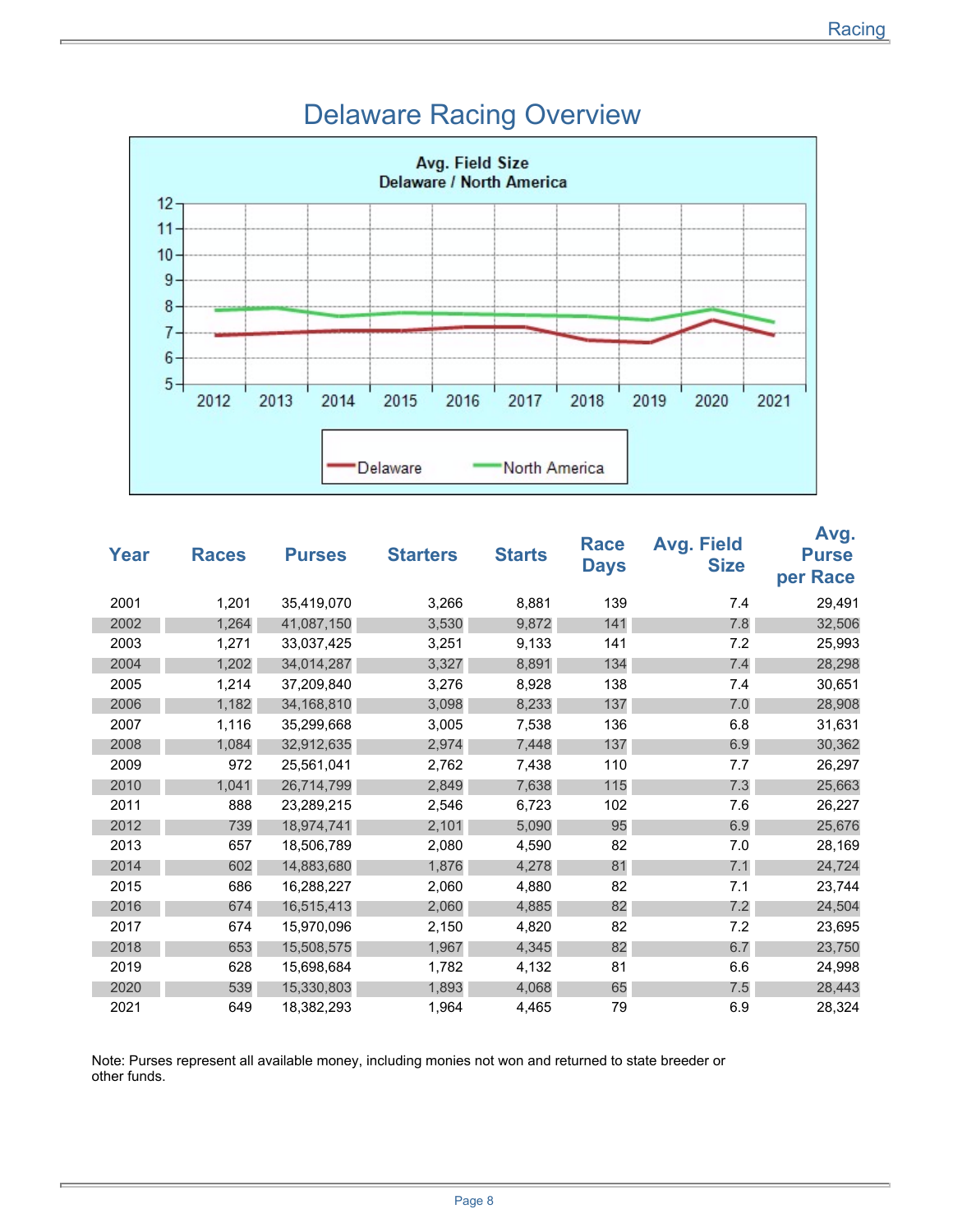

# Delaware-Bred Racing Statistics by Racing Year

| <b>Racing</b><br>Year | <b>Starters</b> | <b>Starts</b>  | <b>Earnings</b> | <b>Avg. Earnings</b><br>per Starter | <b>Avg. Starts</b><br>per Starter |
|-----------------------|-----------------|----------------|-----------------|-------------------------------------|-----------------------------------|
| 2002                  | 1               | 3              | 4,160           | 4,160                               | 3.0                               |
| 2003                  | $\overline{2}$  | 6              | 0               | 0                                   | 3.0                               |
| 2004                  | 1               | 5              | 3,914           | 3,914                               | 5.0                               |
| 2006                  | 1               | $\overline{2}$ | 0               | $\Omega$                            | 2.0                               |
| 2007                  | 1               | 8              | 20,506          | 20,506                              | 8.0                               |
| 2008                  | 5               | 30             | 109,023         | 21,805                              | 6.0                               |
| 2009                  | 3               | 19             | 124,703         | 41,568                              | 6.3                               |
| 2010                  | $\overline{4}$  | 30             | 42,946          | 10,737                              | 7.5                               |
| 2011                  | 3               | 26             | 64,011          | 21,337                              | 8.7                               |
| 2012                  | $\overline{2}$  | 12             | 10,400          | 5,200                               | 6.0                               |
| 2015                  | 3               | 11             | 22,395          | 7,465                               | 3.7                               |
| 2016                  | $\overline{4}$  | 18             | 25,924          | 6,481                               | 4.5                               |
| 2017                  | 4               | 21             | 34,248          | 8,562                               | 5.3                               |
| 2018                  | $\overline{4}$  | 30             | 33,771          | 8,443                               | 7.5                               |
| 2019                  | 3               | 30             | 29,353          | 9,784                               | 10.0                              |
| 2020                  | 1               | $\overline{c}$ | 688             | 688                                 | 2.0                               |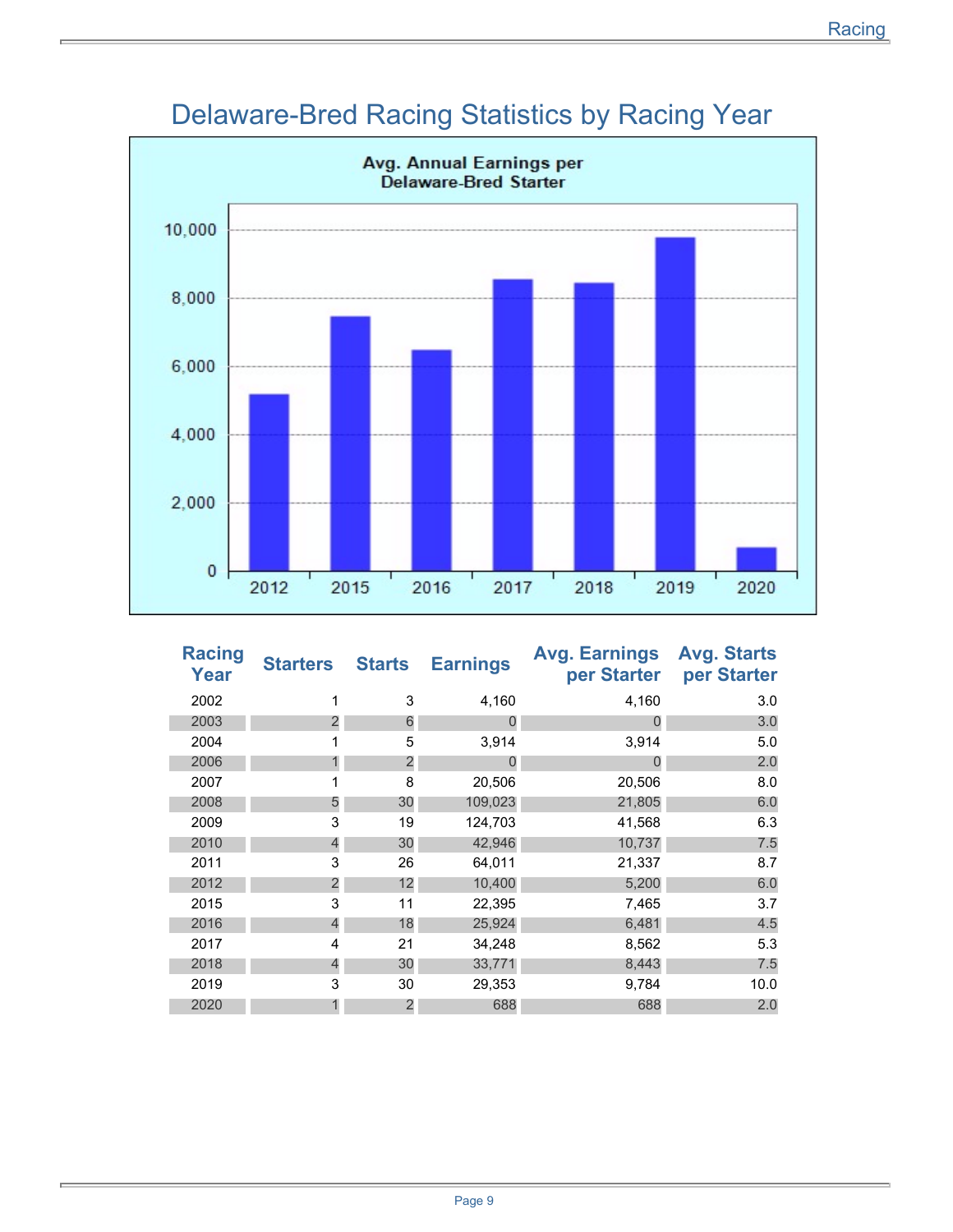# Delaware-Bred Racing Statistics by Foaling Year

| <b>Foaling</b><br>Year | Reg.<br><b>Foals</b> | <b>Starters</b> | <b>Lifetime</b><br><b>Starts</b> | <b>Lifetime</b><br><b>Earnings</b> | <b>Avg. Earnings</b><br>per Starter | <b>Avg. Starts</b><br>per Starter |
|------------------------|----------------------|-----------------|----------------------------------|------------------------------------|-------------------------------------|-----------------------------------|
| 2004                   |                      |                 | 11                               | 30,706                             | 30,706                              | 11.0                              |
| 2005                   | 6                    |                 | 59                               | 155,273                            | 77,637                              | 29.5                              |
| 2006                   | 4                    | 3               | 55                               | 185,610                            | 61,870                              | 18.3                              |
| 2010                   |                      |                 |                                  |                                    |                                     | 1.0                               |
| 2011                   | 4                    |                 | 4                                | 420                                | 420                                 | 4.0                               |
| 2012                   | $\overline{2}$       |                 | 23                               | 58,084                             | 58,084                              | 23.0                              |
| 2013                   | 5                    | 4               | 14                               | 3,982                              | 996                                 | 3.5                               |
| 2014                   |                      |                 | 3                                | 490                                | 490                                 | 3.0                               |
| 2015                   | 2                    |                 | 3                                | 1.800                              | 1.800                               | 3.0                               |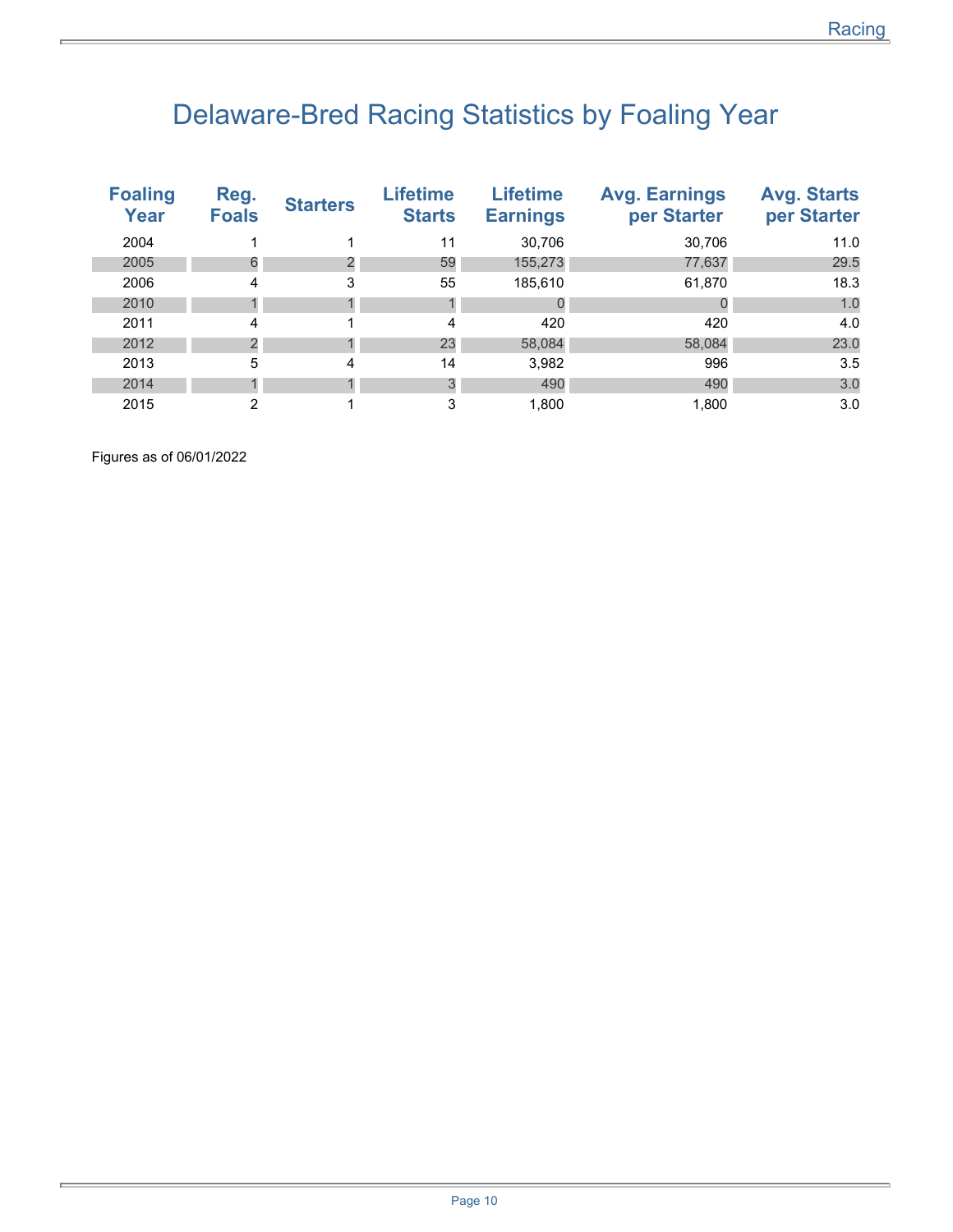

### Delaware-Bred Starters and Starts: In-State/Out-of-State

| <b>Foaling</b><br><b>Year</b> | <b>Total</b><br><b>Starters</b> | <b>In-State</b><br><b>Starters</b> | Pct. of<br><b>In-State</b><br><b>Starters</b> | <b>Total</b><br><b>Starts</b> | <b>In-State</b><br><b>Starts</b> | Pct. of<br><b>In-State</b><br><b>Starts</b> |
|-------------------------------|---------------------------------|------------------------------------|-----------------------------------------------|-------------------------------|----------------------------------|---------------------------------------------|
| 2004                          |                                 | 0                                  | 0.0                                           | 11                            | 0                                | 0.0                                         |
| 2005                          | $\overline{2}$                  |                                    | 50.0                                          | 59                            | 9                                | 15.3                                        |
| 2006                          | 3                               | 3                                  | 100.0                                         | 55                            | 35                               | 63.6                                        |
| 2010                          |                                 | $\Omega$                           | 0.0                                           |                               |                                  | 0.0                                         |
| 2011                          |                                 | 0                                  | 0.0                                           | 4                             | 0                                | 0.0                                         |
| 2012                          |                                 |                                    | 100.0                                         | 23                            | 9                                | 39.1                                        |
| 2013                          | 4                               |                                    | 25.0                                          | 14                            |                                  | 7.1                                         |
| 2014                          |                                 | $\Omega$                           | 0.0                                           | 3                             |                                  | 0.0                                         |
| 2015                          |                                 | 0                                  | 0.0                                           | 3                             | 0                                | 0.0                                         |

Note: In-state starters include any Thoroughbred that made at least one start in its native state.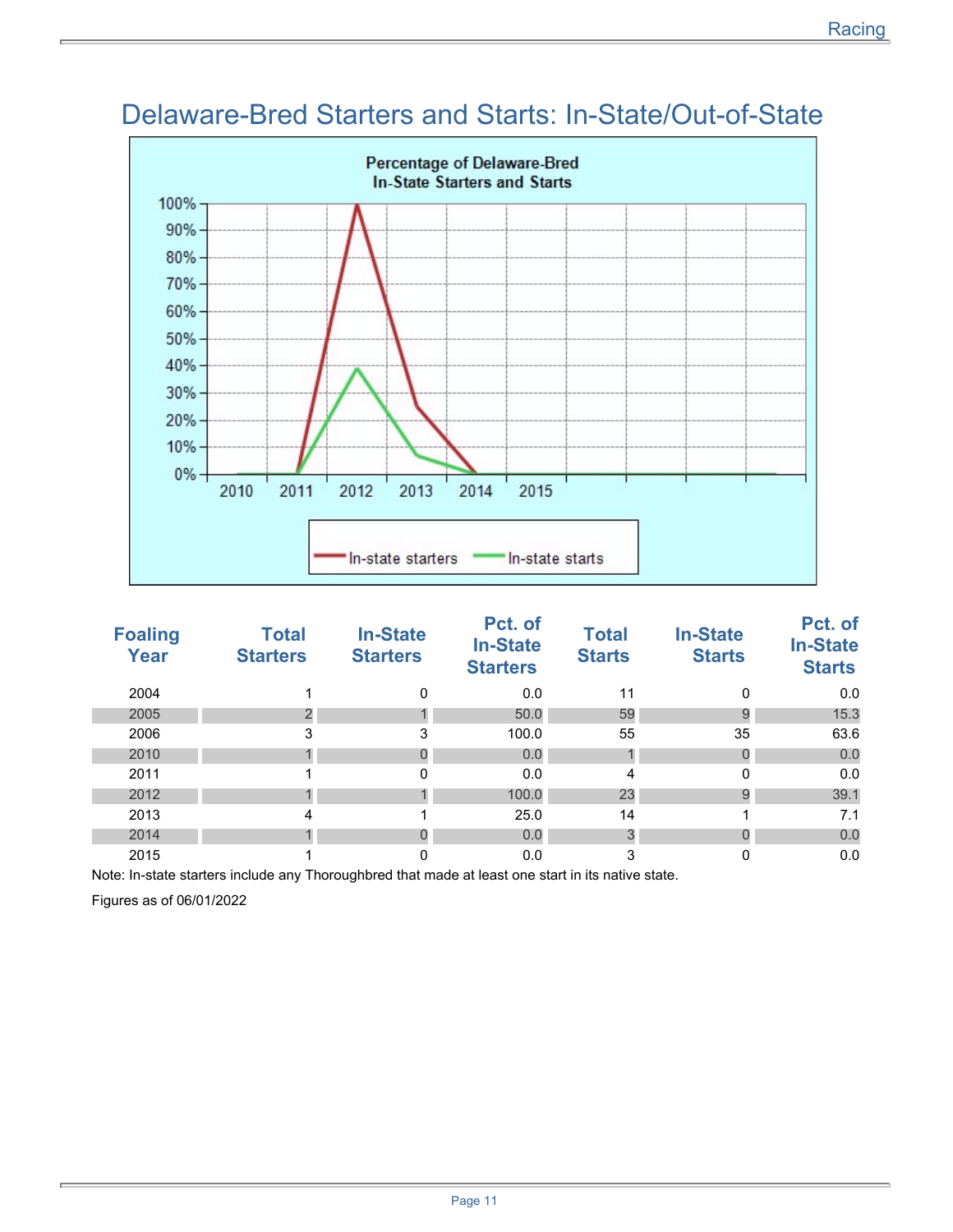## Percentage of Delaware-Bred Earnings by Racing Area

**Racing Year** 

| <b>Racing Area</b> | 2021     | 2020     | 2019     | 2018     | 2017     |  |  |  |
|--------------------|----------|----------|----------|----------|----------|--|--|--|
| DE.                | $0.00\%$ | 100.00%  | 56.37%   | 74.69%   | $0.00\%$ |  |  |  |
| <b>MD</b>          | $0.00\%$ | $0.00\%$ | 8.58%    | $0.00\%$ | $0.00\%$ |  |  |  |
| <b>NM</b>          | $0.00\%$ | $0.00\%$ | $0.00\%$ | 12.34%   | 91.76%   |  |  |  |
| <b>PA</b>          | $0.00\%$ | $0.00\%$ | $0.00\%$ | 12.95%   | $0.00\%$ |  |  |  |
| <b>WV</b>          | $0.00\%$ | $0.00\%$ | 35.03%   | $0.00\%$ | 8.23%    |  |  |  |

Ranked by percentage of total earnings in 2021

Page 12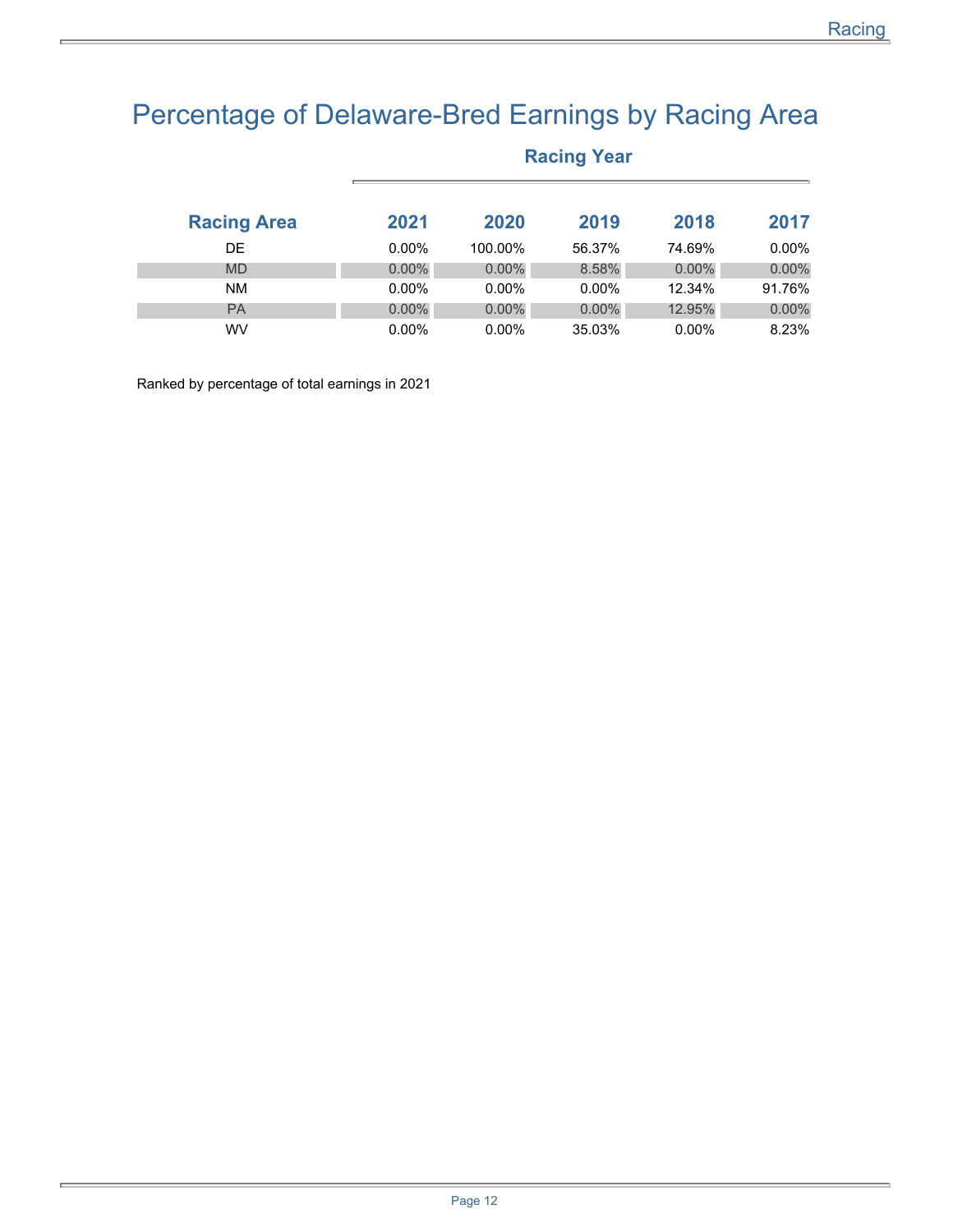### Auction Results for Delaware-Bred Weanlings



| <b>Sale</b><br><b>Year</b> | # Sold           | Pct.<br><b>Change</b> | <b>Gross</b><br><b>Sales</b> | Pct.<br><b>Change</b> | Avg.<br><b>Price</b> | Pct.<br><b>Change</b> | <b>Median</b><br><b>Price</b> | Pct.<br><b>Change</b> |
|----------------------------|------------------|-----------------------|------------------------------|-----------------------|----------------------|-----------------------|-------------------------------|-----------------------|
| 2001                       | 0                | 0.0                   | $\mathbf 0$                  | 0.0                   | $\mathbf 0$          | 0.0                   | $\mathbf{0}$                  | $0.0\,$               |
| 2002                       | 0                | 0.0                   | $\theta$                     | 0.0                   | $\overline{0}$       | 0.0                   | $\overline{0}$                | 0.0                   |
| 2003                       | 0                | 0.0                   | 0                            | 0.0                   | 0                    | 0.0                   | 0                             | 0.0                   |
| 2004                       | 0                | 0.0                   | $\mathbf 0$                  | 0.0                   | $\mathbf 0$          | 0.0                   | $\mathbf 0$                   | 0.0                   |
| 2005                       | 0                | 0.0                   | 0                            | 0.0                   | 0                    | 0.0                   | 0                             | $0.0\,$               |
| 2006                       | 0                | 0.0                   | $\mathbf{0}$                 | 0.0                   | $\mathbf 0$          | 0.0                   | 0                             | 0.0                   |
| 2007                       | 0                | 0.0                   | 0                            | 0.0                   | 0                    | 0.0                   | 0                             | $0.0\,$               |
| 2008                       | 0                | 0.0                   | 0                            | 0.0                   | 0                    | 0.0                   | $\Omega$                      | 0.0                   |
| 2009                       | 0                | 0.0                   | 0                            | 0.0                   | 0                    | 0.0                   | 0                             | $0.0\,$               |
| 2010                       | $\mathbf 0$      | 0.0                   | $\mathbf{0}$                 | 0.0                   | $\mathbf 0$          | 0.0                   | $\overline{0}$                | 0.0                   |
| 2011                       | 0                | 0.0                   | 0                            | 0.0                   | 0                    | 0.0                   | 0                             | $0.0\,$               |
| 2012                       | $\boldsymbol{0}$ | 0.0                   | $\overline{0}$               | 0.0                   | $\theta$             | 0.0                   | $\overline{0}$                | 0.0                   |
| 2013                       | 0                | 0.0                   | 0                            | 0.0                   | 0                    | 0.0                   | 0                             | $0.0\,$               |
| 2014                       | $\boldsymbol{0}$ | 0.0                   | $\overline{O}$               | 0.0                   | $\theta$             | 0.0                   | $\overline{0}$                | 0.0                   |
| 2015                       | 0                | 0.0                   | 0                            | 0.0                   | 0                    | 0.0                   | 0                             | 0.0                   |
| 2016                       | 0                | 0.0                   | 0                            | 0.0                   | 0                    | 0.0                   | $\mathbf 0$                   | 0.0                   |
| 2017                       | 0                | 0.0                   | 0                            | 0.0                   | 0                    | 0.0                   | 0                             | 0.0                   |
| 2018                       | 0                | 0.0                   | 0                            | 0.0                   | $\mathbf 0$          | 0.0                   | $\mathbf 0$                   | 0.0                   |
| 2019                       | 0                | 0.0                   | 0                            | 0.0                   | 0                    | 0.0                   | $\Omega$                      | $0.0\,$               |
| 2020                       | $\mathbf 0$      | 0.0                   | $\mathbf 0$                  | 0.0                   | $\theta$             | 0.0                   | $\mathbf 0$                   | 0.0                   |
| 2021                       | 0                | 0.0                   | 0                            | 0.0                   | 0                    | 0.0                   | 0                             | 0.0                   |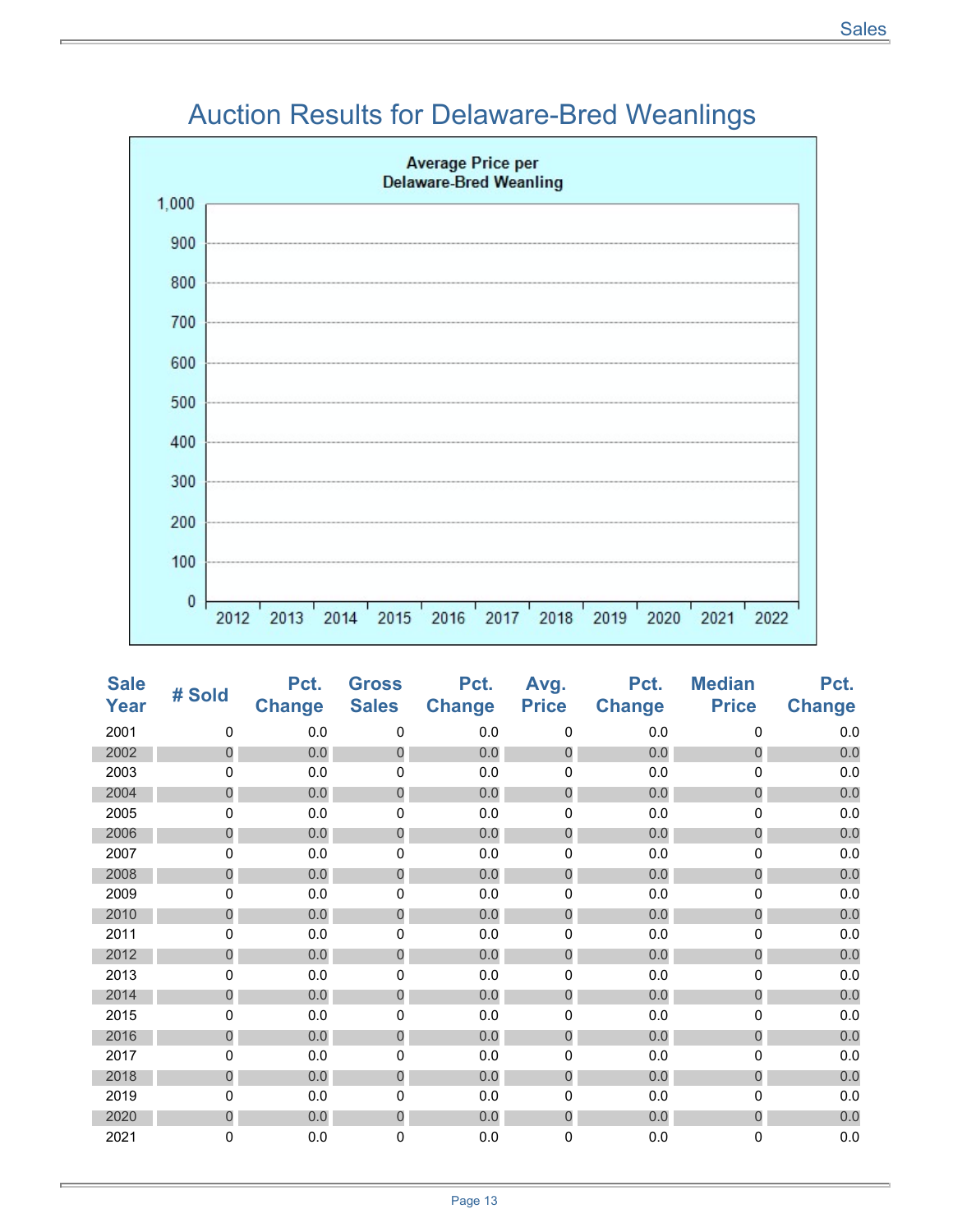### Auction Results for Delaware-Bred Yearlings



| <b>Sale</b><br>Year | # Sold           | Pct.<br><b>Change</b> | <b>Gross</b><br><b>Sales</b> | Pct.<br><b>Change</b> | Avg.<br><b>Price</b> | Pct.<br><b>Change</b> | <b>Median</b><br><b>Price</b> | Pct.<br><b>Change</b> |
|---------------------|------------------|-----------------------|------------------------------|-----------------------|----------------------|-----------------------|-------------------------------|-----------------------|
| 2001                | 0                | 0.0                   | 0                            | 0.0                   | 0                    | 0.0                   | $\mathbf{0}$                  | 0.0                   |
| 2002                | $\overline{0}$   | 0.0                   | $\overline{0}$               | 0.0                   | $\overline{0}$       | 0.0                   | $\Omega$                      | 0.0                   |
| 2003                | 0                | 0.0                   | 0                            | 0.0                   | 0                    | 0.0                   | 0                             | $0.0\,$               |
| 2004                | $\overline{0}$   | 0.0                   | $\mathbf{0}$                 | 0.0                   | $\overline{0}$       | 0.0                   | $\mathbf 0$                   | 0.0                   |
| 2005                | 0                | 0.0                   | 0                            | 0.0                   | 0                    | 0.0                   | 0                             | $0.0\,$               |
| 2006                | $\mathbf 0$      | 0.0                   | $\overline{0}$               | 0.0                   | $\mathbf 0$          | 0.0                   | $\overline{0}$                | 0.0                   |
| 2007                | 0                | 0.0                   | 0                            | 0.0                   | 0                    | 0.0                   | 0                             | $0.0\,$               |
| 2008                | $\mathbf 0$      | 0.0                   | $\mathbf 0$                  | 0.0                   | $\boldsymbol{0}$     | 0.0                   | $\overline{0}$                | 0.0                   |
| 2009                | 0                | 0.0                   | 0                            | 0.0                   | 0                    | 0.0                   | 0                             | 0.0                   |
| 2010                | 0                | 0.0                   | 0                            | 0.0                   | 0                    | 0.0                   | $\Omega$                      | 0.0                   |
| 2011                | 0                | 0.0                   | 0                            | 0.0                   | 0                    | 0.0                   | 0                             | 0.0                   |
| 2012                | $\boldsymbol{0}$ | 0.0                   | 0                            | 0.0                   | $\boldsymbol{0}$     | 0.0                   | $\overline{0}$                | 0.0                   |
| 2013                | 0                | 0.0                   | 0                            | 0.0                   | 0                    | 0.0                   | $\Omega$                      | 0.0                   |
| 2014                | $\theta$         | 0.0                   | $\boldsymbol{0}$             | 0.0                   | $\theta$             | 0.0                   | $\overline{0}$                | 0.0                   |
| 2015                | 0                | 0.0                   | 0                            | 0.0                   | 0                    | 0.0                   | 0                             | 0.0                   |
| 2016                | 0                | 0.0                   | 0                            | 0.0                   | 0                    | 0.0                   | $\overline{0}$                | 0.0                   |
| 2017                | 0                | 0.0                   | 0                            | 0.0                   | 0                    | $0.0\,$               | 0                             | $0.0\,$               |
| 2018                | 0                | 0.0                   | 0                            | 0.0                   | $\mathbf 0$          | 0.0                   | $\mathbf 0$                   | 0.0                   |
| 2019                | 0                | 0.0                   | 0                            | 0.0                   | 0                    | 0.0                   | 0                             | $0.0\,$               |
| 2020                | $\mathbf 0$      | 0.0                   | $\mathbf 0$                  | 0.0                   | $\overline{0}$       | 0.0                   | $\mathbf 0$                   | 0.0                   |
| 2021                | 0                | 0.0                   | 0                            | 0.0                   | 0                    | 0.0                   | $\mathbf 0$                   | 0.0                   |